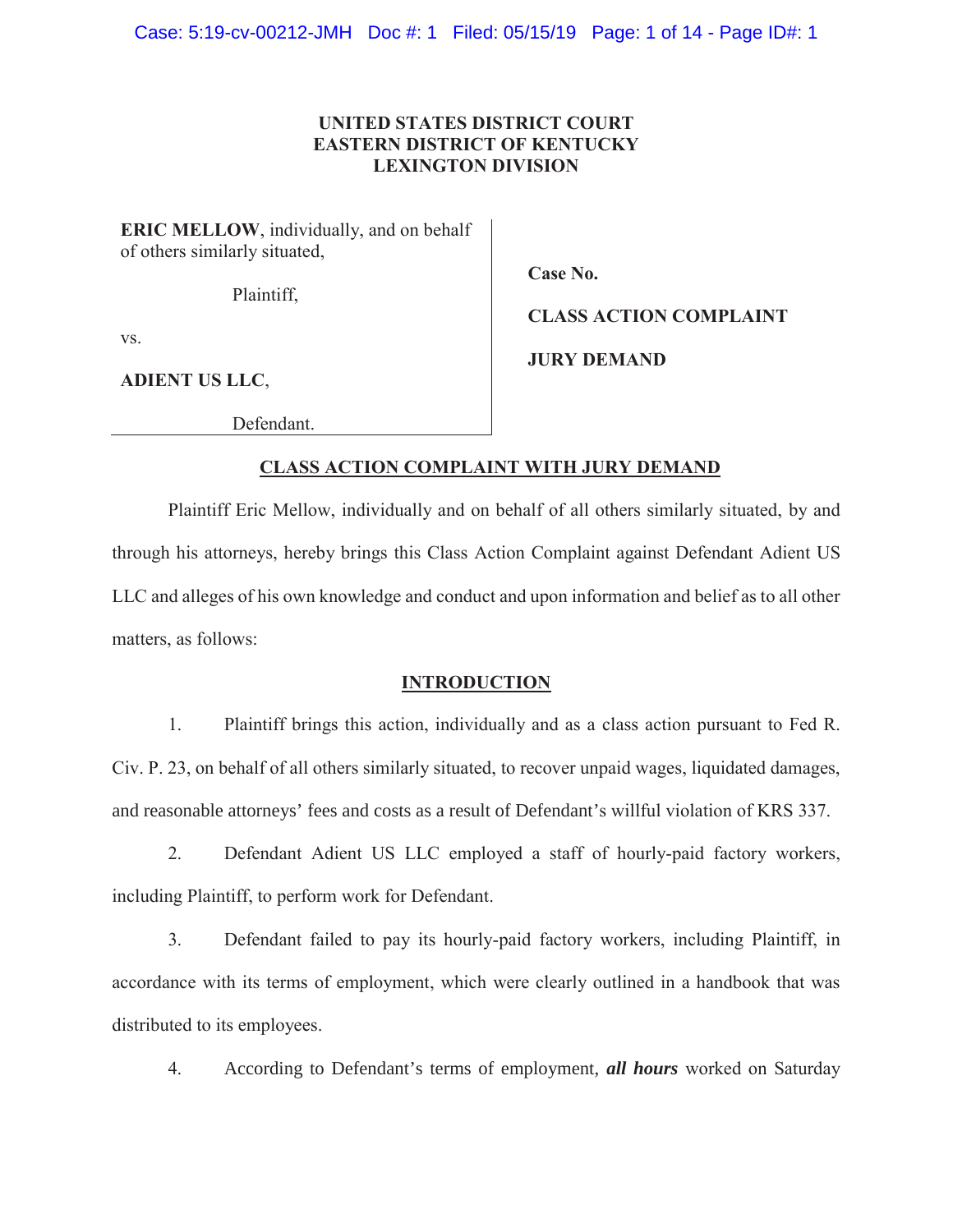### Case: 5:19-cv-00212-JMH Doc #: 1 Filed: 05/15/19 Page: 2 of 14 - Page ID#: 2

must be paid at one and one-half times the employee's regular hourly rate.

5. According to Defendant's terms of employment, all shifts that end on a Sunday should be paid at double the employee's regular hourly rate, unless Sunday shifts are a part of the employee's regular work schedule.

6. Defendant failed to pay Plaintiff and other hourly-paid factory workers in accordance with its terms of employment for all hours worked in shifts ending on Saturday and Sunday.

7. Defendant implemented a policy of paying the hourly-paid factory workers, including Plaintiff, their regular hourly rate for hours worked in shifts ending on Saturday and Sunday, in violation of its terms of employment.

8. Defendant had knowledge about the hourly-paid factory workers, including Plaintiff, regularly working shifts ending on Saturday and Sunday but nonetheless failed to pay them for all hours worked in these shifts in accordance with its terms of employment.

9. As a result of Defendant's unlawful common policies and practices, the hourly-paid factory workers, including Plaintiff, were deprived of compensation to which they were entitled according to their terms of employment with Defendant, in violation of KRS 337.020.

10. Defendants have willfully and intentionally committed widespread violations of KRS 337.020 and corresponding regulations, in the manner described herein.

#### **JURISDICTION AND VENUE**

11. The Court has subject matter jurisdiction over this matter pursuant to 28 U.S.C. §  $1332(a)(1)$  because the matter in controversy exceeds the sum or value of \$75,000, exclusive of interest and costs, and is between citizens of different States.

12. This Court may properly maintain personal jurisdiction over Defendants because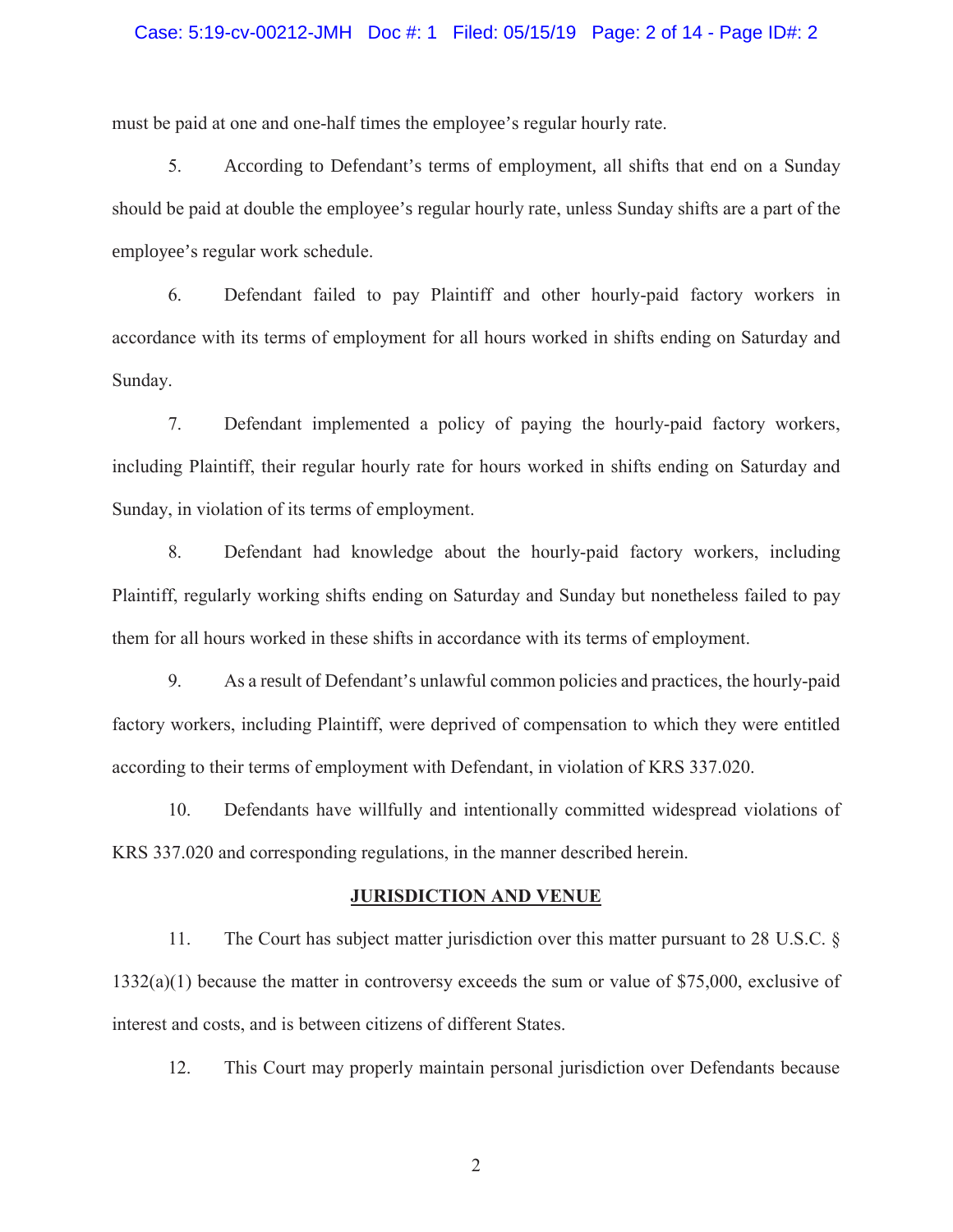### Case: 5:19-cv-00212-JMH Doc #: 1 Filed: 05/15/19 Page: 3 of 14 - Page ID#: 3

Defendants' contacts with this state and this judicial district are sufficient for the exercise of jurisdiction over Defendants to comply with traditional notions of fair play and substantial justice.

13. Venue is proper in the Eastern District of Kentucky pursuant to 28 U.S.C. §1391(b)(1) and (2) because a substantial part of the acts and/or omissions giving rise to the claims set forth herein occurred in this judicial district and Defendant is deemed to reside where it is subject to personal jurisdiction, rendering Defendant a resident of this judicial district.

#### **PARTIES**

### **Defendants**

14. Defendant Adient US LLC "manufactures automotive seats. Adient US LLC was formerly known as Johnson Controls Interiors LLC. The company was incorporated in 1997 and is based in Plymouth, Michigan. Adient US LLC operates as a subsidiary of Adient plc".<sup>1</sup>

15. Defendant Adient US LLC operates multiple locations across the country and globally, including the Kentucky plant located at 824 Lemons Mill Road, Georgetown, KY 40324.<sup>2</sup>

16. According to the Kentucky Secretary of State website, Adient US LLC has a registered office address of CT Corporation System, 306 W. Main Street Suite 512, Frankfort, KY 40601.

#### **Plaintiff**

 $\overline{a}$ 

17. Plaintiff Eric Mellow ("Plaintiff") is a resident of Georgetown, Kentucky in Scott County.

18. Plaintiff was employed by Adient US LLC as an hourly-paid factory worker from approximately October 1, 2016 through December 10, 2018.

<sup>&</sup>lt;sup>1</sup> *See* Adient US LLC's Bloomberg company overview:

https://www.bloomberg.com/research/stocks/private/snapshot.asp?privcapId=26442932 (last accessed April 17, 2019).

<sup>&</sup>lt;sup>2</sup> See Defendant's website: https://www.adient.com/about-us/locations (last accessed April 17, 2019).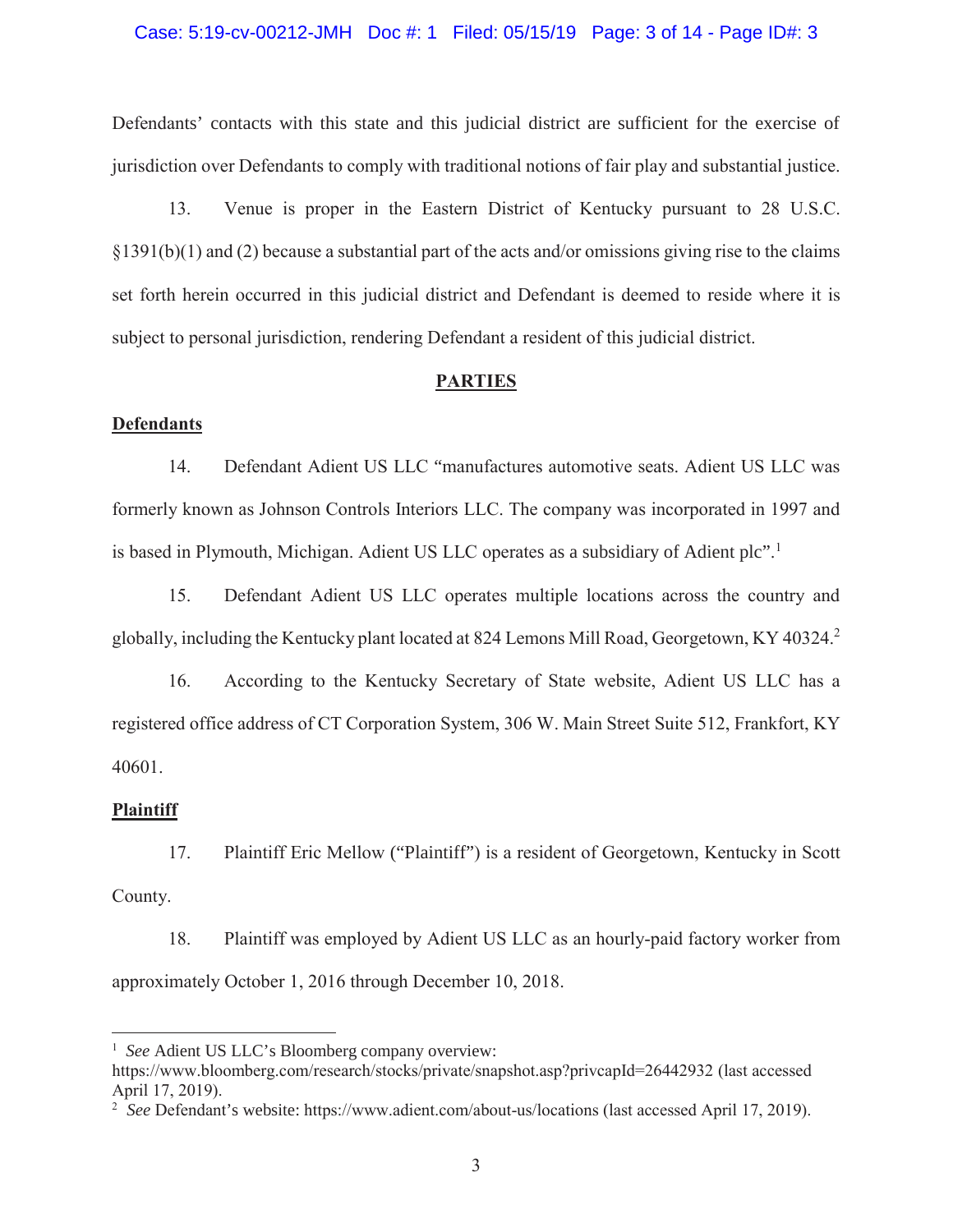### Case: 5:19-cv-00212-JMH Doc #: 1 Filed: 05/15/19 Page: 4 of 14 - Page ID#: 4

19. Plaintiff was employed to work at Adient US LLC's Georgetown, Kentucky location.

## **FACTUAL ALLEGATIONS**

20. Defendant was an "Employer" of hourly-paid factory workers, including Plaintiff, under KRS 337.010.

21. Hourly-paid factory workers, including Plaintiff, were "Employees" of Defendant under KRS 337.010.

22. Defendant provided its hourly-paid factory workers with a "Team Member Handbook," hereinafter referred to as "handbook", which outlines Defendant's employment policies, procedures, and benefits as applicable to its employees.

23. "Article 8: Hours of Work and Pay" of the handbook, attached hereto as *Exhibit A*, describes in detail Defendant's pay policies.

24. According to Defendant's handbook, the workday is defined by the day the work schedule normally ends. "For example, a shift that normally starts on Sunday evening & finishes on Monday will be considered a Monday." *See Exhibit A.*

25. According to Defendant's definition of a workday, shifts ending on Saturday are "Saturday shifts" and shifts ending on Sunday are "Sunday shifts," and all hours within those shifts must be paid as though they were worked on Saturday and Sunday respectively.

26. According to Defendant's handbook, "all hours worked on Saturday will be paid at one & one-half times their normal rate." ("Saturday Premium") *See Exhibit A*.

27. According to Defendant's handbook, "Sunday or a Company observed holiday will be paid at double the employee's straight time hourly rate." This does not apply if Sunday is a part of the employee's "regular weekly schedule." ("Sunday Premium") *See Exhibit A*.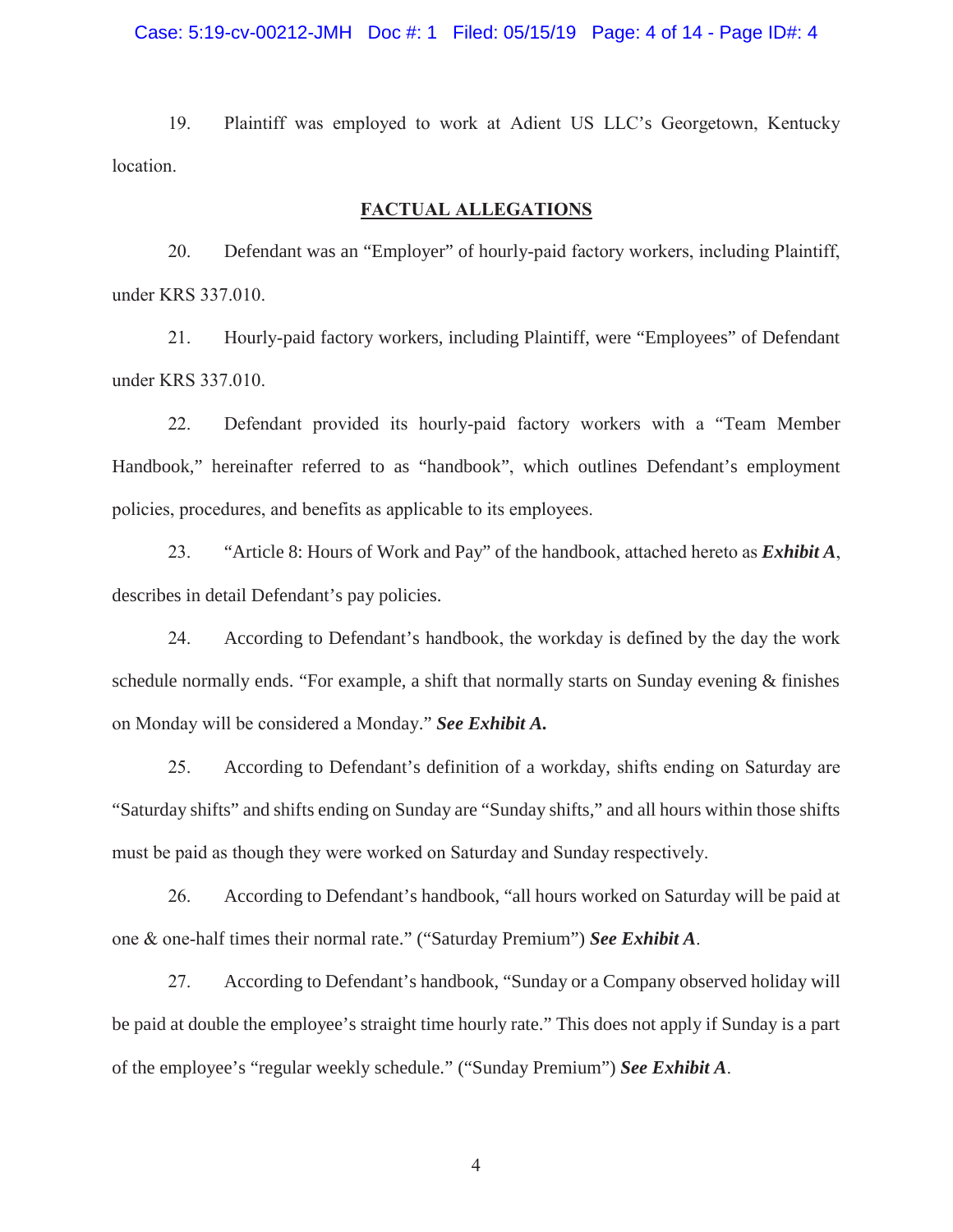### Case: 5:19-cv-00212-JMH Doc #: 1 Filed: 05/15/19 Page: 5 of 14 - Page ID#: 5

28. Despite its terms of employment clearly described in the handbook, Defendant implemented a policy and practice of failing to pay the hourly-paid factory workers, including Plaintiff, the Saturday and Sunday Premiums they were due.

29. Plaintiff was paid on an hourly basis.

30. Plaintiff's hourly rate was \$20.25.

31. Plaintiff had a regular work schedule of 5-7 days a week.

32. Plaintiff would punch in and out at the beginning and end of every shift.

33. Plaintiff regularly worked a shift that began at approximately 5:15 PM and ended at approximately 2 AM the following day.

34. Plaintiff regularly worked a shift beginning at 5:15 PM on Friday and ending at 2 AM on Saturday.

35. Plaintiff and other hourly-paid factory workers regularly worked shifts ending on Saturday.

36. Plaintiff and other hourly-paid factory workers worked shifts ending on Sunday, which were not part of their regular weekly work schedule.

37. Defendant implemented a policy and practice of failing to pay the hourly-paid factory workers, including Plaintiff, the Saturday Premium for all hours worked in Saturday shifts. ("Saturday Shift Claim")

38. Defendant implemented a policy and practice of failing to pay the hourly-paid factory workers, including Plaintiff, the Sunday Premium for all hours worked in Sunday shifts that were not part of their regular weekly work schedule. ("Sunday Shift Claim")

39. As a result of Defendant's unlawful common policies and practices, the hourly-paid factory workers, including Plaintiff, were deprived of the Saturday and Sunday Premiums to which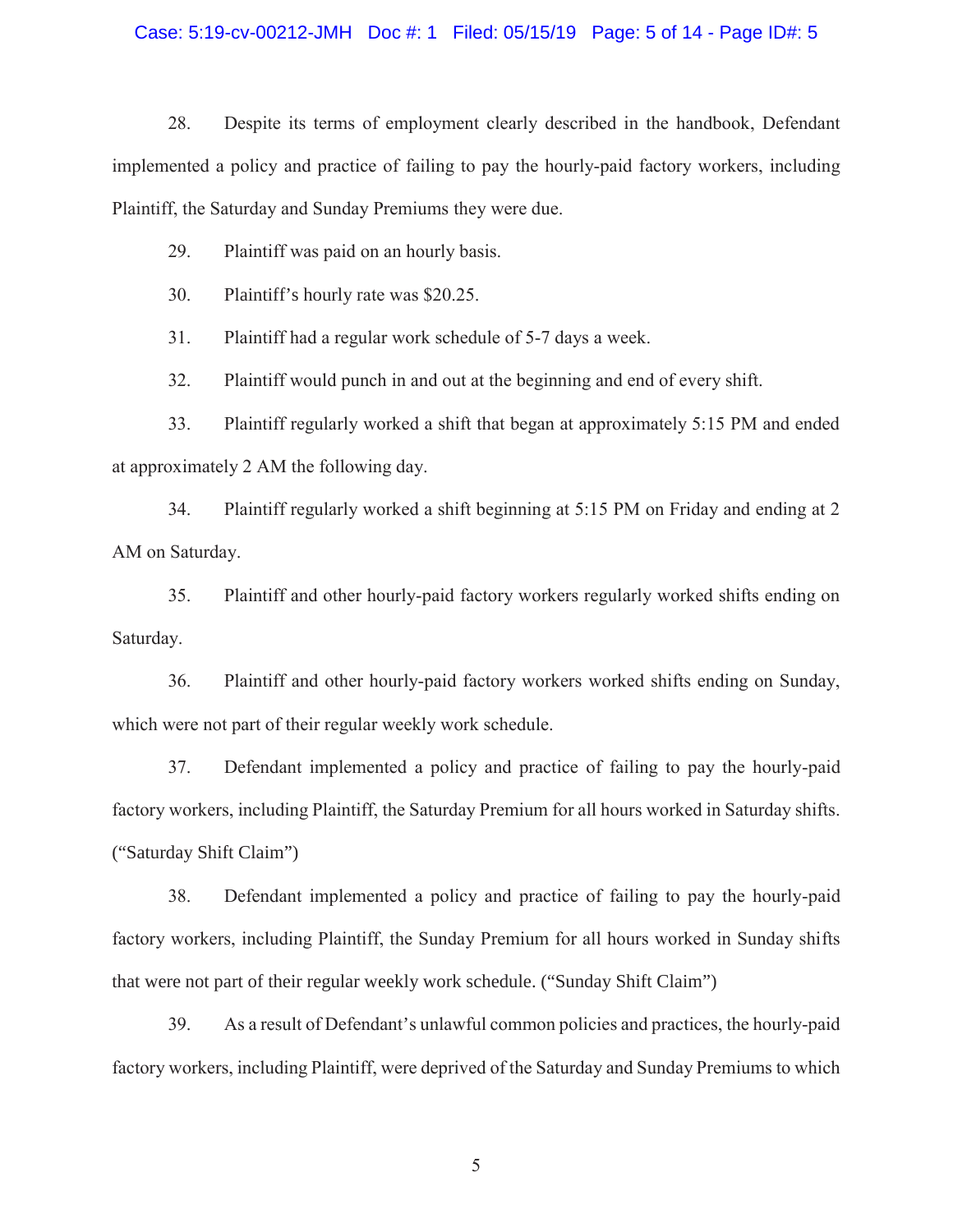they were entitled under the terms of their employment with Defendant.

40. Defendant's wrongful acts and/or omissions/commissions, as alleged herein, were not made in good faith, or in conformity with or in reliance on any written administrative regulation, order, ruling, approval, or interpretation by the state and/or U.S. Department of Labor and/or any state department of labor, or any administrative practice or enforcement practice or enforcement policy of such departments.

41. Defendant's violations of the above-described state statute were willful, arbitrary, unreasonable and in bad faith.

## **CLASS ACTION ALLEGATIONS**

42. Plaintiff re-alleges and incorporates all previous paragraphs herein.

43. Plaintiff brings this action pursuant to Fed R. Civ. P. 23(b)(2) and (b)(3) on behalf of himself and as an opt-out class action on behalf of all similarly situated hourly-paid factory workers, the class members, hereinafter referred to as the "Kentucky Class," to be defined as:

> *All Defendant's hourly-paid factory workers in Kentucky at any time from five (5) years prior to the filing of this Complaint through the date of judgment.*

44. Plaintiff brings the "Saturday Shift Claim" on behalf of the "Saturday Subclass," defined as follows:

> *All Kentucky Class members who worked a Saturday shift, as defined in Defendant's handbook.*

45. Plaintiff brings his "Sunday Shift Claim" on behalf of the "Sunday Subclass," defined as follows:

> *All Kentucky Class members who worked a Sunday shift, as defined in Defendant's handbook, in a period when Sunday shifts were not part of their regular weekly schedule.*

46. Plaintiff states law Rule 23 claims are brought on an "opt-out" basis, such that each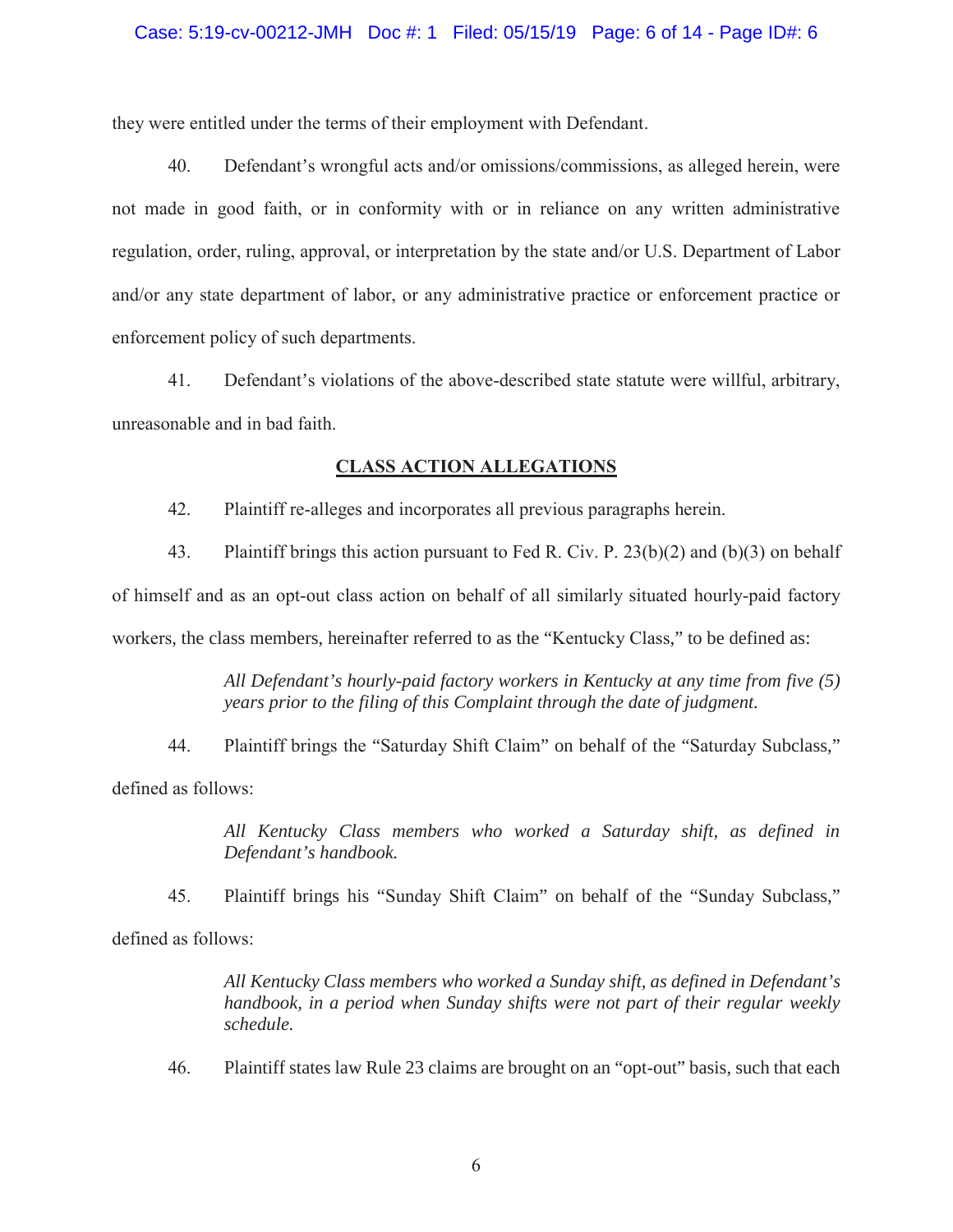### Case: 5:19-cv-00212-JMH Doc #: 1 Filed: 05/15/19 Page: 7 of 14 - Page ID#: 7

class includes individuals who have not filed written consent forms in this matter.

47. This action is properly brought as a class action pursuant to the class action procedures of Rule 23 of the Federal Rules of Civil Procedure.

48. The class is so numerous that joinder of all members is impractical. While the exact number and identities of class members are unknown at this time, and can only be ascertained through appropriate discovery, Plaintiff believes that there are at least one hundred (100) class members.

49. This litigation is properly brought as a class action because of the existence of questions of fact and law common to Plaintiff and other members of the class which predominate over any questions affecting only individual members, including:

a. Whether Defendant "employed" members of the classes described above for purposes of Kentucky labor laws;

b. Whether Defendant is liable to members of the classes described above for violations of the applicable labor codes;

c. Whether Defendant failed to pay members of the classes described above the Saturday and Sunday Premiums described herein;

50. This litigation is properly brought as a class action because Plaintiff's claims are typical of the claims of the class members, inasmuch as all such claims arise from Defendant's standard policies and practices, as alleged herein.

51. Like all class members, Plaintiff was damaged by Defendant's system-wide policies and practices of failing to pay the Saturday and Sunday Premiums to which he was entitled under the terms of his employment, thus giving rise to legal remedies under applicable Kentucky labor law.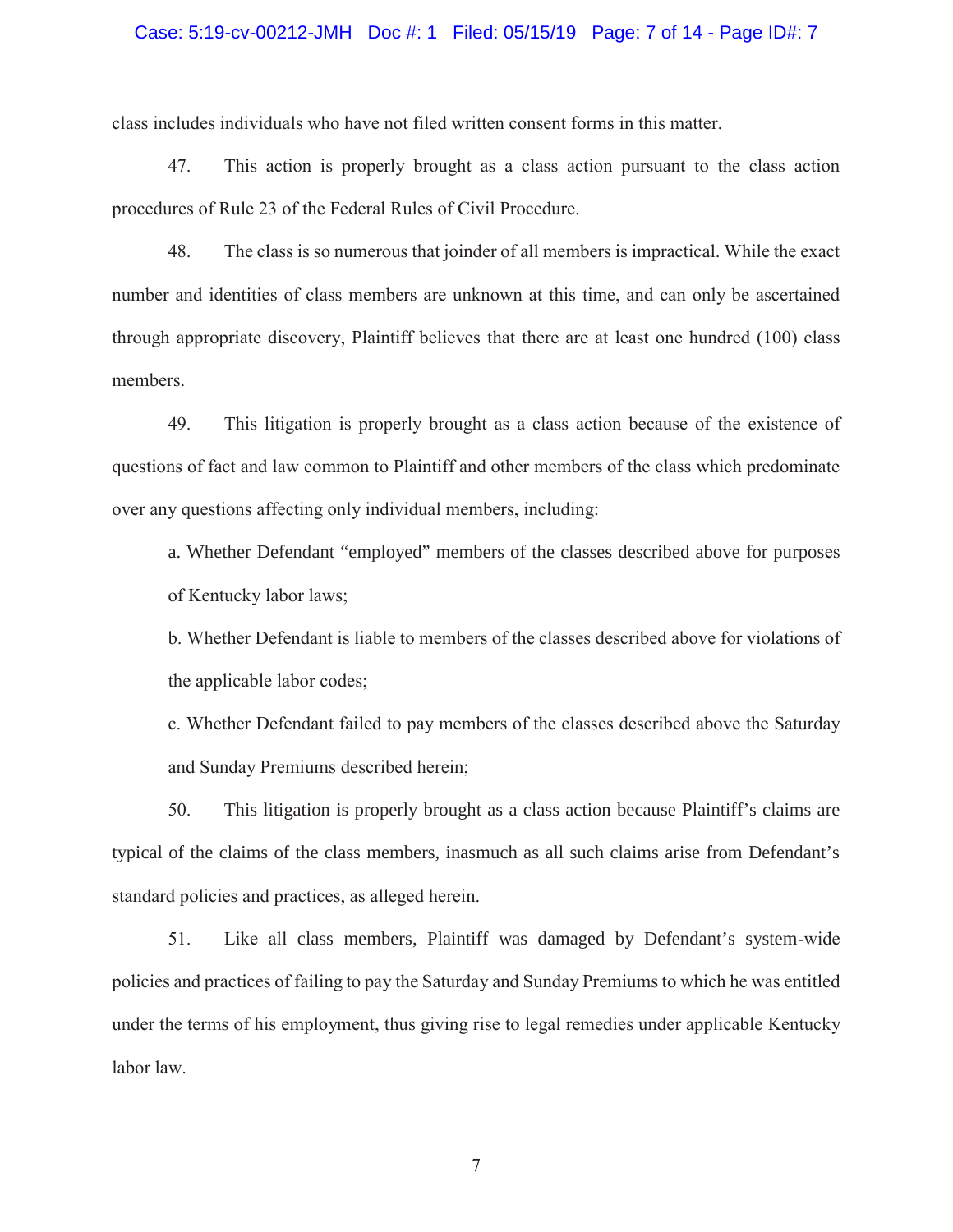### Case: 5:19-cv-00212-JMH Doc #: 1 Filed: 05/15/19 Page: 8 of 14 - Page ID#: 8

52. Plaintiff has no interests antagonistic to the interests of other class members.

53. Plaintiff is committed to the vigorous prosecution of this action and retained competent counsel experienced in class action litigation. Accordingly, Plaintiff is adequate and will fairly and adequately protect the interests of the classes.

54. A class action is an appropriate and superior method for the fair and efficient adjudication of the present controversy given the following factors:

> a. Numerosity under Fed. R. Civ. P.  $23(a)(1)$ . Despite the size of individual class members' claims, their aggregate volume, coupled with the economies of scale inherent in litigating similar claims on a common basis, will enable this case to be litigated as a class action on a cost-effective basis, especially when compared with repetitive individual litigation;

> b. Commonality under Fed. R. Civ. P. 23(a)(2). Common questions of law and/or fact predominate over any individual questions which may arise, and, accordingly, there would accrue enormous savings to both the Court and the putative classes in litigating the common issues on a class wide basis instead of on a repetitive individual basis;

> c. Typicality under Fed. R. Civ. P. 23(a)(3). The named Plaintiff's claims are typical and not antagonistic to the claims of members of the proposed classes; and

> d. Adequacy of Representation under Fed. R. Civ. P. 23(a)(4). Plaintiff has retained counsel competent and experienced in complex class action litigation and intends to prosecute this action vigorously. No unusual difficulties are likely to be encountered in the management of this class action in that all questions of law and/or fact to be litigated at the liability stage of this action are common to the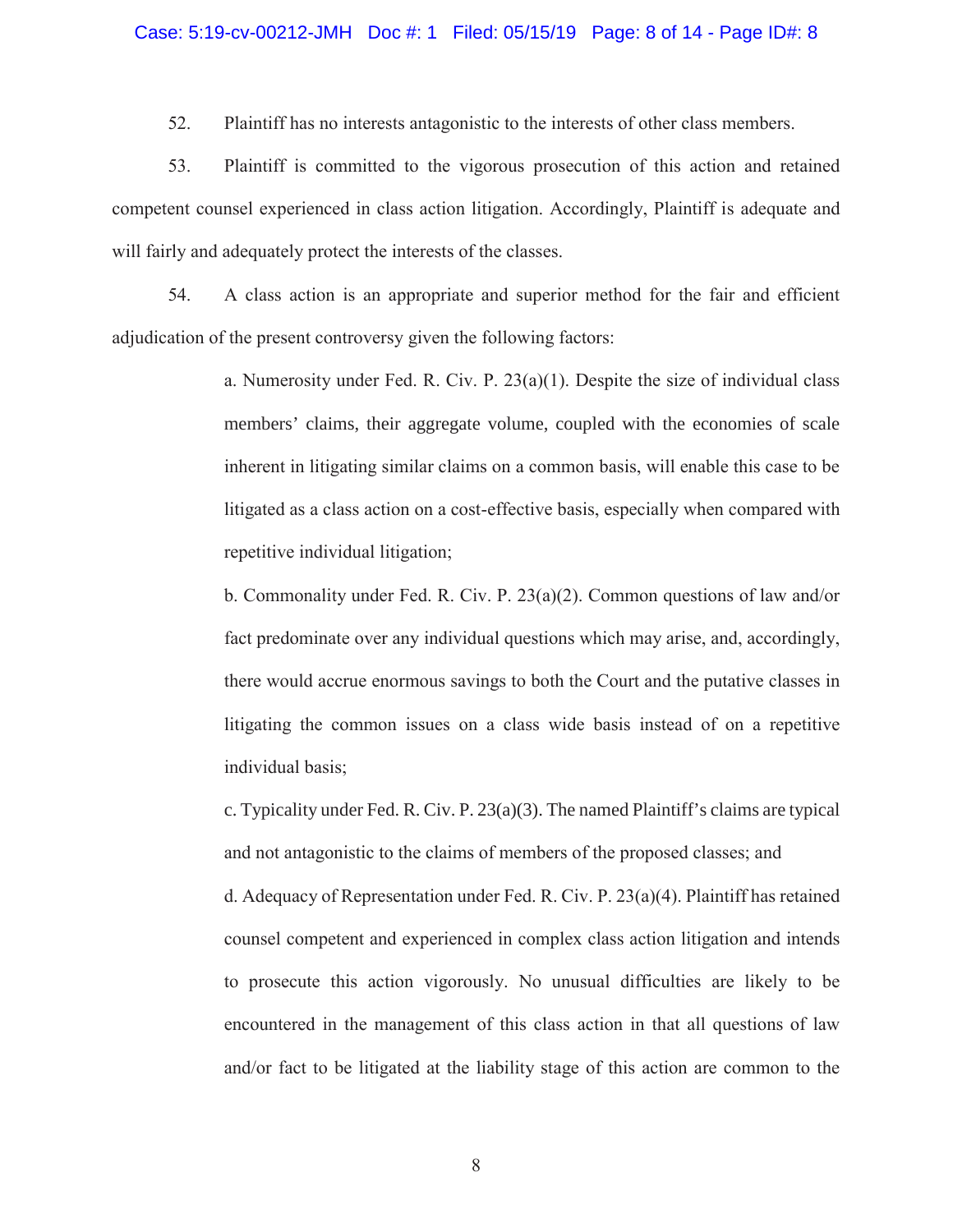classes.

55. Class certification is also fair and efficient because prosecution of separate actions by individual class members would create a risk of differing adjudications with respect to such individual members of the classes, which as a practical matter may be dispositive of the interests of other members not parties to the adjudication, or substantially impair or impede their ability to protect their interests. Plaintiff anticipates there will be no difficulty in the management of this litigation. This litigation presents claims under applicable state wage statutes of a type that have often been prosecuted on a class wide basis, and the manner of identifying the class members and providing any monetary relief to it can easily be effectuated from a review of Defendant's records.

56. Plaintiff brings this class action against Defendant to recover unpaid compensation, liquidated damages, and reasonable attorneys' fees and costs pursuant to KRS 337.385.

57. The action further alleges a willful violation of KRS 337.

## **COUNT I Violation of KRS 337.020 FAILURE TO PAY SATURDAY SHIFT PREMIUM**

- 58. Plaintiff re-alleges and incorporates all previous paragraphs herein.
- 59. KRS 337.020 provides:

Every employer doing business in this state shall, as often as semimonthly, pay to each of its employees all wages or salary earned to a day not more than eighteen (18) days prior to the date of that payment. Any employee who is absent at the time fixed for payment, or who, for any other reason, is not paid at that time, shall be paid thereafter at any time upon six (6) days' demand. No employer subject to this section shall, by any means, secure exemption from it. Every such employee shall have a right of action against any such employer for the full amount of his wages due on each regular pay day. The provisions of this section do not apply to those individuals defined in KRS 337.010(2)(a)2.

337.020 Time of payment of wages – Exception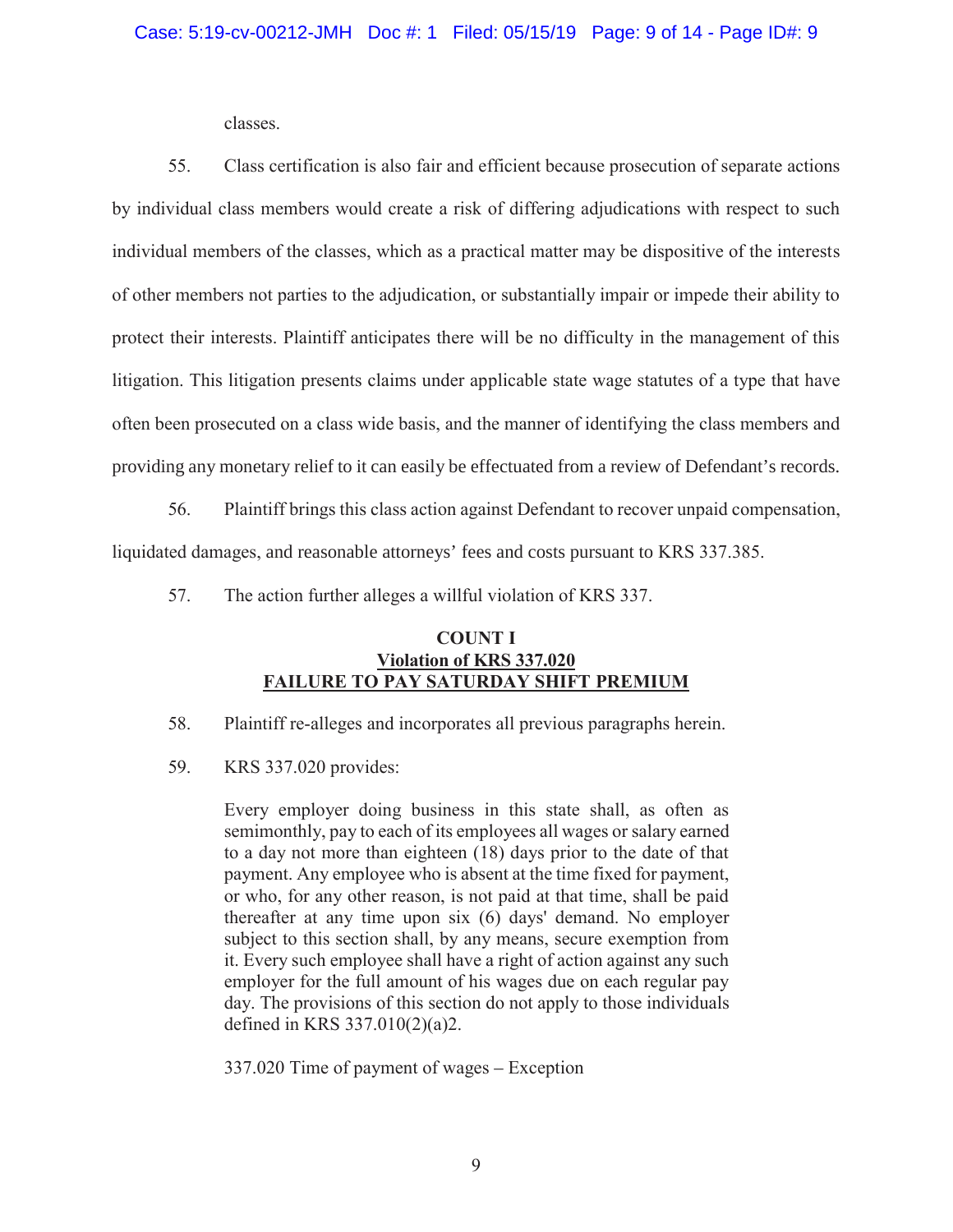## 60. KRS 337.385 provides:

(1) Except as provided in subsection (3) of this section, any employer who pays any employee less than wages and overtime compensation to which such employee is entitled under or by virtue of KRS 337.020 to 337.285 shall be liable to such employee affected for the full amount of such wages and overtime compensation, less any amount actually paid to such employee by the employer, for an additional equal amount as liquidated damages, and for costs and such reasonable attorney's fees as may be allowed by the court.

(2) If, in any action commenced to recover such unpaid wages or liquidated damages, the employer shows to the satisfaction of the court that the act or omission giving rise to such action was in good faith and that he or she had reasonable grounds for believing that his or her act or omission was not a violation of KRS 337.020 to 337.285, the court may, in its sound discretion, award no liquidated damages, or award any amount thereof not to exceed the amount specified in this section. Any agreement between such employee and the employer to work for less than the applicable wage rate shall be no defense to such action. Such action may be maintained in any court of competent jurisdiction by any one (1) or more employees for and in behalf of himself, herself, or themselves.

(3) If the court finds that the employer has subjected the employee to forced labor or services as defined in KRS 529.010, the court shall award the employee punitive damages not less than three (3) times the full amount of the wages and overtime compensation due, less any amount actually paid to such employee by the employer, and for costs and such reasonable attorney's fees as may be allowed by the court, including interest thereon.

(4) At the written request of any employee paid less than the amount to which he or she is entitled under the provisions of KRS 337.020 to 337.285, the commissioner may take an assignment of such wage claim in trust for the assigning employee and may bring any legal action necessary to collect such claim, and the employer shall be required to pay the costs and such reasonable attorney's fees as may be allowed by the court. The commissioner in case of suit shall have power to join various claimants against the same employer in one (1) action.

KRS 337.385 Employer's liability — Unpaid wages and liquidated damages – Punitive damages for forced labor or services.

61. Defendant paid Plaintiff on an hourly basis.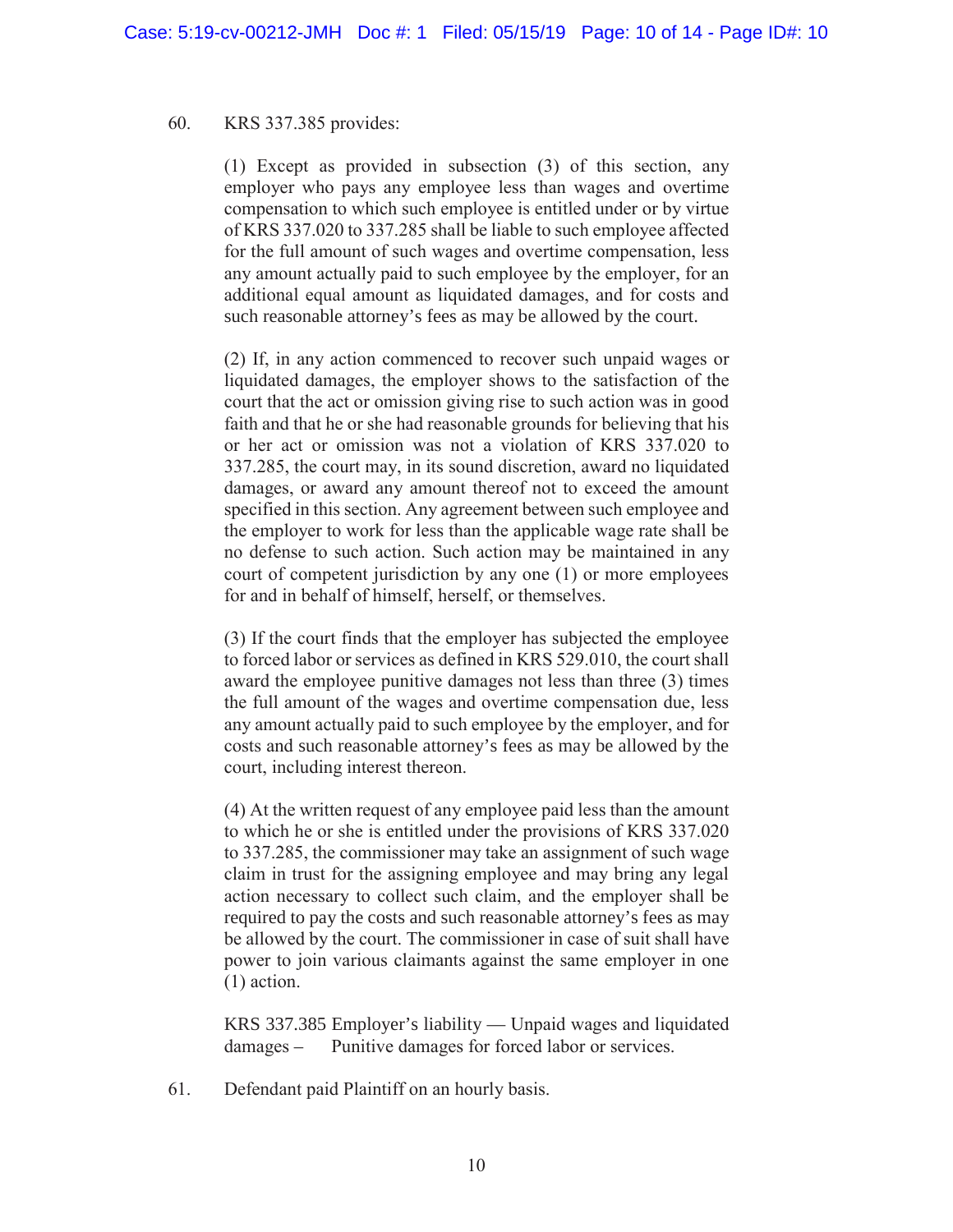### Case: 5:19-cv-00212-JMH Doc #: 1 Filed: 05/15/19 Page: 11 of 14 - Page ID#: 11

62. Plaintiff regularly worked a Saturday shift, as defined in the handbook that began at approximately 5:15 PM on Friday and ended at approximately 2 AM on Saturday.

63. Defendant failed to pay its hourly-paid factory workers, including Plaintiff, the Saturday Premium for all hours worked in Saturday shifts.

64. Defendant's conduct and practices, described herein, were willful, intentional, unreasonably, arbitrary, and in bad faith.

65. As a result of Defendant's uniform policies and practices described above, hourlypaid factory workers, including Plaintiff, were illegally deprived of the Saturday Premium to which they were entitled under the terms of their employment with Defendant.

66. Saturday Subclass members, including Plaintiff are entitled to the unpaid Saturday Premium earned, in such amounts to be determined at trial, as well as liquidated damages, reasonable attorneys' fees, costs and other compensation pursuant to KRS 337.385.

## **COUNT II Violation of KRS 337.020 FAILURE TO PAY SUNDAY SHIFT PREMIUM**

67. Plaintiff re-alleges and incorporates all previous paragraphs herein.

68. Plaintiff and other hourly-paid factory workers occasionally worked a Sunday shift, as defined in the handbook, which was not a part of his regular weekly work schedule.

69. Defendant failed to pay its hourly-paid factory workers, including Plaintiff, the Sunday Premium for all hours worked in Sunday shifts that were not a part of their weekly work schedule.

70. Defendants' conduct and practices, described herein, were willful, intentional, unreasonably, arbitrary, and in bad faith.

71. As a result of Defendant's uniform policies and practices described above, hourly-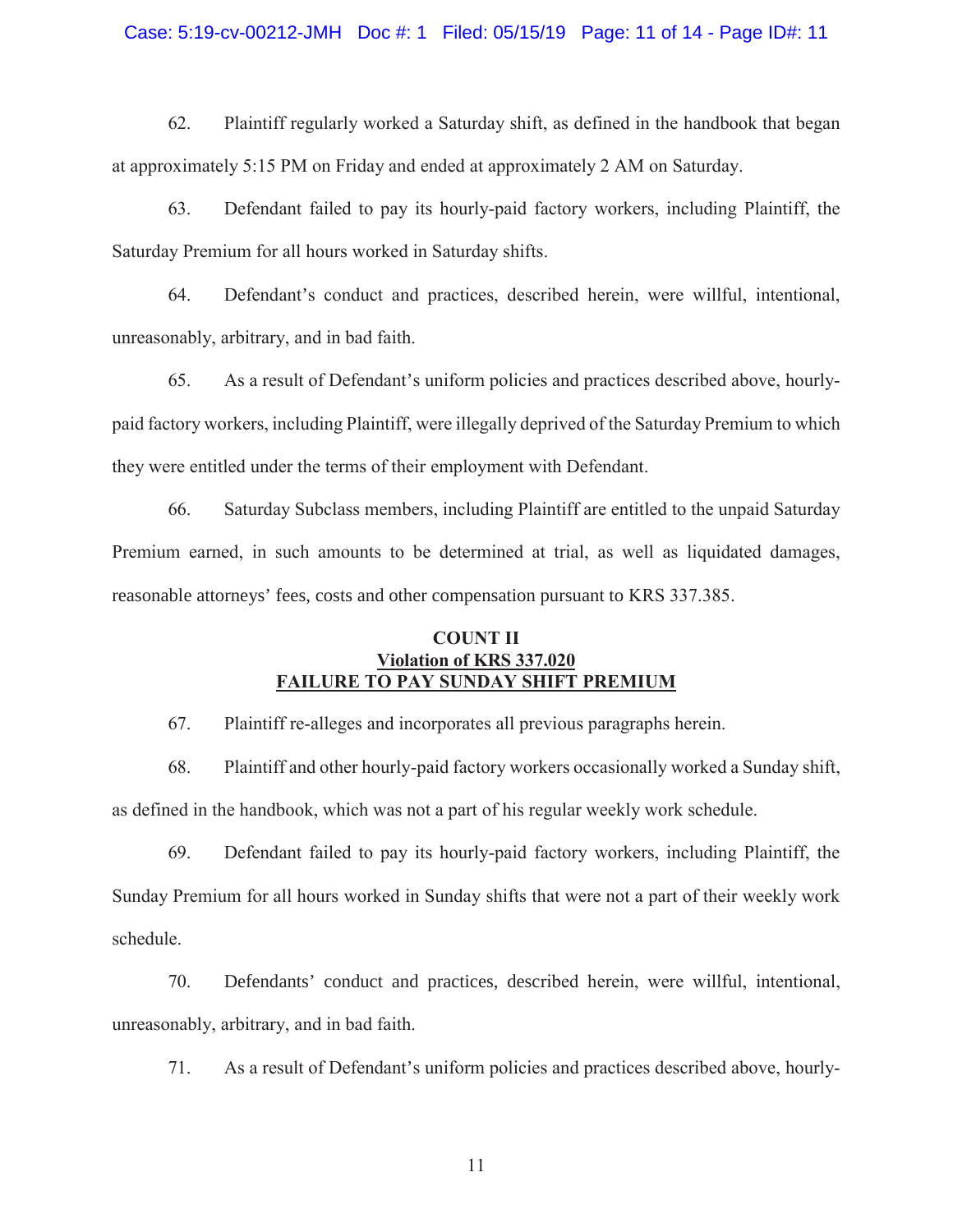### Case: 5:19-cv-00212-JMH Doc #: 1 Filed: 05/15/19 Page: 12 of 14 - Page ID#: 12

paid factory workers, including Plaintiff, were illegally deprived of the Sunday Premium to which they were entitled under the terms of their agreement with Defendant.

72. Sunday Subclass members, including Plaintiff are entitled to the unpaid Sunday Premium earned, in such amounts to be determined at trial, as well as liquidated damages, reasonable attorneys' fees, costs and other compensation pursuant to KRS 337.385.

## **RELIEF REQUESTED**

WHEREFORE, Plaintiff respectfully requests that this Court grant the following relief against Defendant:

- (A)An order declaring that Defendants' wage practices alleged herein willfully violated KRS Chapter 337;
- (B) Certifying the "Kentucky Class" pursuant to Fed R. Civ. P. 23(b)(2) with respect to all of the claims set forth herein;
- (C)Certifying the "Saturday Subclass" pursuant to Fed R. Civ. P. 23(b)(2) with respect to the "Saturday Shift Claim" set forth herein;
- (D)Certifying the "Sunday Subclass" pursuant to Fed R. Civ. P. 23(b)(2) with respect to the "Sunday Shift Claim" set forth herein;
- (E) Designating Plaintiff as the representative of all the classes in this action;
- (F) Designating the undersigned counsel as counsel for classes in this action;
- (G)Judgment for damages for all unpaid compensation and liquidated damages to which Plaintiff and the class members are lawfully entitled under KRS 337.385;
- (H)An incentive award for the Plaintiff for serving as representative of the classes in this action;
- (I) Awarding reasonable attorneys' fees and costs incurred by Plaintiff in this action as provided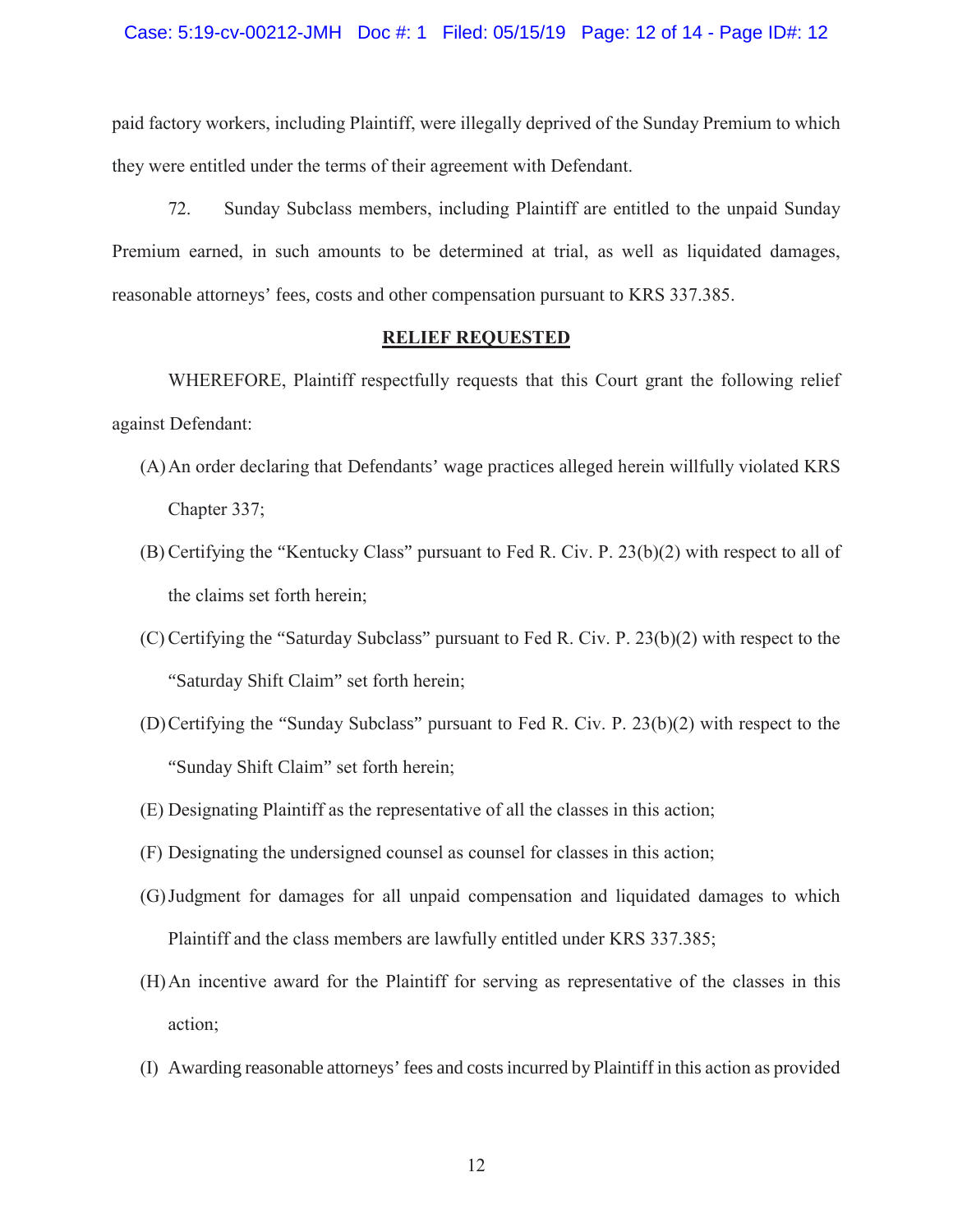Case: 5:19-cv-00212-JMH Doc #: 1 Filed: 05/15/19 Page: 13 of 14 - Page ID#: 13

by 337.385; and

(J) Such other and further relief as to this Court may deem necessary, just and proper.

### **JURY DEMAND**

Plaintiff Eric Mellow, individually and on behalf of all other Kentucky Class members, by and through his attorneys, hereby demands a trial by jury pursuant to Rule 38 of the Federal Rules of Civil Procedure and the court rules and statutes made and provided with respect to the above entitled claims.

## Dated: May 15, 2019 RESPECTFULLY SUBMITTED,

/s/ *Trent Taylor* 

Trent Taylor (Kentucky Bar ID: 0094828) Robert E. DeRose (Admitted Pro Hac Vice) Jessica R. Doogan (Admitted Pro Hac Vice) BARKAN MEIZLISH DEROSE WENTZ MCINERNEY PEIFER, LLP 250 E. Broad Street, 10th Floor Columbus, OH 43215 T: (800) 274-5297 F: (614) 744-2300 ttaylor@barkanmeizlish.com bderose@barkanmeizlish.com jdoogan@barkanmeizlish.com

*Local Counsel for Plaintiff*

Jason T. Brown\* Nicholas Conlon\* Lotus Cannon\* BROWN, LLC 111 Town Square Place, Suite 400 Jersey City, NJ 07310 T: (877) 561-0000 F: (855) 582-5297 jtb@jtblawgroup.com nicholasconlon@jtblawgroup.com